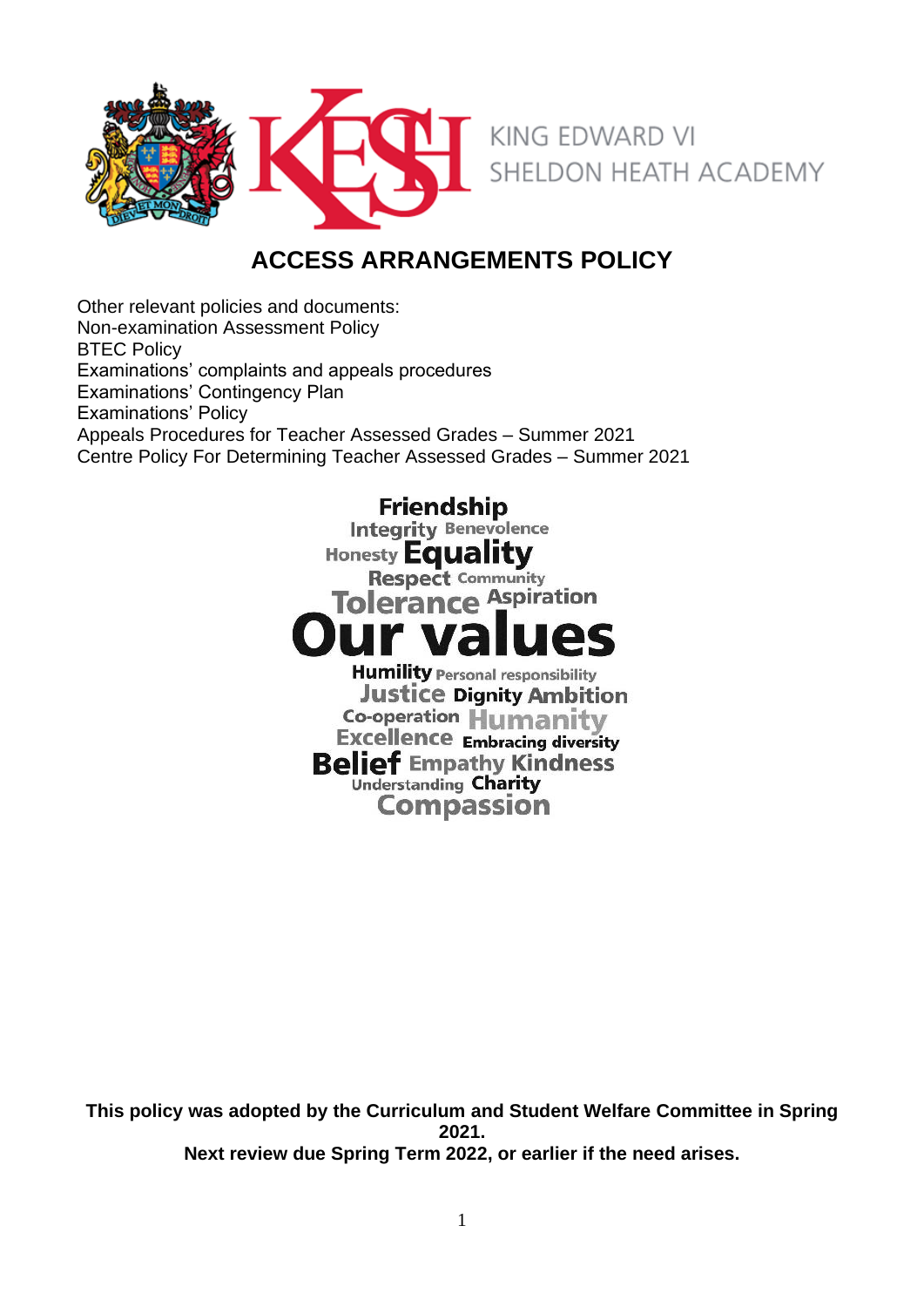### **1. Rationale**

Access Arrangements are pre-examination adjustments for candidates based on evidence of need and normal way of working. Access Arrangements fall into two distinct categories: some arrangements are delegated to centres; others require prior JCQCIC awarding body approval.

Access Arrangements allow candidates/learners with special educational needs, disabilities or temporary injuries to access the assessment without changing the demands of the assessment. For example, readers, scribes and Braille question papers. In this way Awarding Bodies will comply with the duty of the Equality Act 2010 to make 'reasonable adjustments'.

### **2. Reasonable Adjustments**

The Equality Act 2010 requires an Awarding Body to make reasonable adjustments where a disabled person would be at a substantial disadvantage in undertaking an assessment.

A reasonable adjustment for a particular person may be unique to that individual and may not be included in the list of available Access Arrangements.

How reasonable the adjustment is will depend on a number of factors including the needs of the disabled candidate/learner. An adjustment may not be considered reasonable if it involves unreasonable costs, timeframes or affects the security or integrity of the assessment.

There is no duty on the Awarding Bodies to make any adjustment to the assessment objectives being tested in an assessment.

### **3. Purpose**

The purpose of this policy is to confirm that the Academy fulfils its obligations in respect of identifying the need for, requesting and implementing access arrangements.

### **4. Access arrangements**

In line with JCQ regulations, the Academy will make all decisions with regard to applying for access arrangements based upon whether the candidate has a substantial and long term impairment which has an adverse effect, in conjunction with the access arrangement being the candidate's normal way of working at the Academy – demonstrating the involvement of the teaching staff in determining the need for the access arrangement. Access arrangements may include:

- Supervised rest breaks
- Extra time
- Reader
- Read aloud
- Scribe/Voice Activated software
- Word processor
- Transcript
- Prompter
- Oral Language Modifier
- Practical Assistant
- Alternative accommodation away from the centre
- Other arrangements for candidates with disabilities: Coloured overlays; low vision aid/magnifier; separate invigilation with the centre.

Appropriate evidence of need will be available at the Academy for inspection.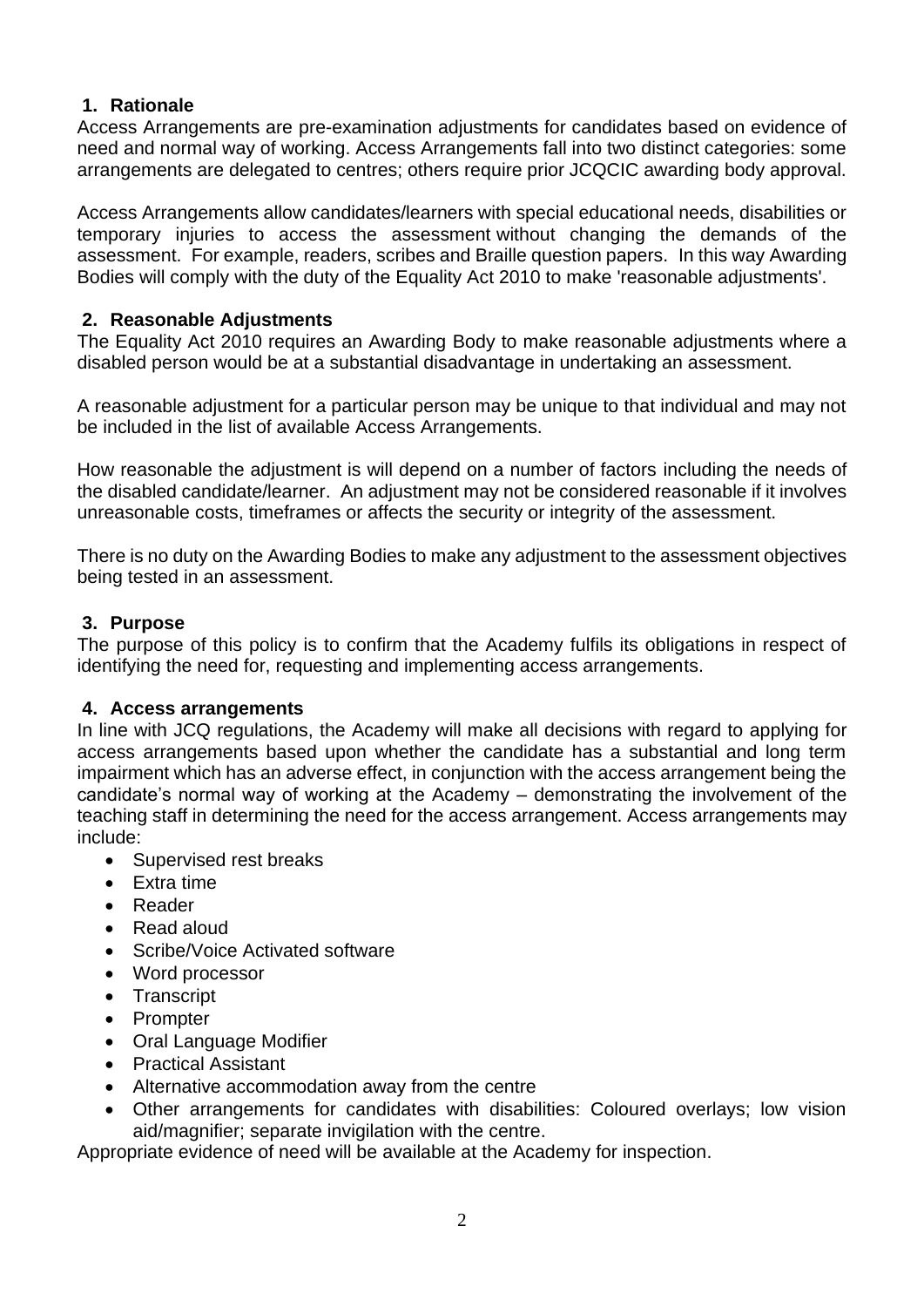### **5. Identifying the need for access arrangements**

Initially the Academy relies on information from the students' previous school to identify students with SEND. However, as soon as the students join the Academy, HLTAs, TAs and other key and experienced staff observe all students in a variety of lessons and settings and report to the SENCo their findings. Information from these observations, as well as information from classroom assessments in reading, writing and mathematics, observations from teachers and other colleagues, is collated and scrutinised to identify whether:

- a) The information received from previous schools is accurate and complete.
- b) The SEND register is accurate and complete.
- c) There are (potential) students with SEND who have not yet been identified.

Depending on findings, further assessment may be required for individual students. This process ensures that all students with SEND are identified early and receive support as required.

### **a) Assessment and arrangements**

- For those students on the SEND register who could potentially require access arrangements, formal assessment and application to JCQ is carried out in Year 9 and / or 10 and Year 12 as standard. Assessments may also be carried out at other points, where necessary. When granted access arrangements are valid for 26 months.
- Any student with scores which indicate a substantial impairment will be considered for access arrangements. The most recent tests are binding and determine any subsequent Access arrangements.
- Specialist assessments for access arrangements will be carried out at the Academy by an appropriately qualified assessor. The outcome of the assessment is recorded on the student profile and completed assessment forms are passed to the SENCo as evidence.
- Parents may request an independent assessment. However, the Academy may elect to accept or reject a privately commissioned report. If rejected the SENCo or a member of the Senior Leadership team must provide a brief, written rationale to support this decision which must be available for inspection purposes.
- The examinations manager, specialist assessors, SENCo and teaching staff at the Academy all work together to ensure that appropriate access arrangements are put in place for all tests and examinations.
- It is the responsibility of the SEND team to ensure that all required information is collated and accessible to the Exams officer and wider staff body. The SENCo, in collaboration with colleagues and students, will monitor and ensure that access arrangements are normal working practice.
- If a student chooses continually not to use the agreed access arrangements either because their needs change or they do not feel it aids their learning or achievement, then access arrangements can be removed.
- If the SENCo and/or specialist assessor considers that access arrangements cease to be the student's 'normal way of working', they reserve the right to withdraw the permission, providing written confirmation to parents/careers.
- The SENCo and exams officer will ensure that all paperwork required by JCQ is in order.

When a need for Access Arrangements has been identified, the relevant parties are informed:

- Parents in writing the letter outlines the type of arrangements that have been awarded.
- Students are informed verbally.
- A list of those who receive Access Arrangements is made available to all staff.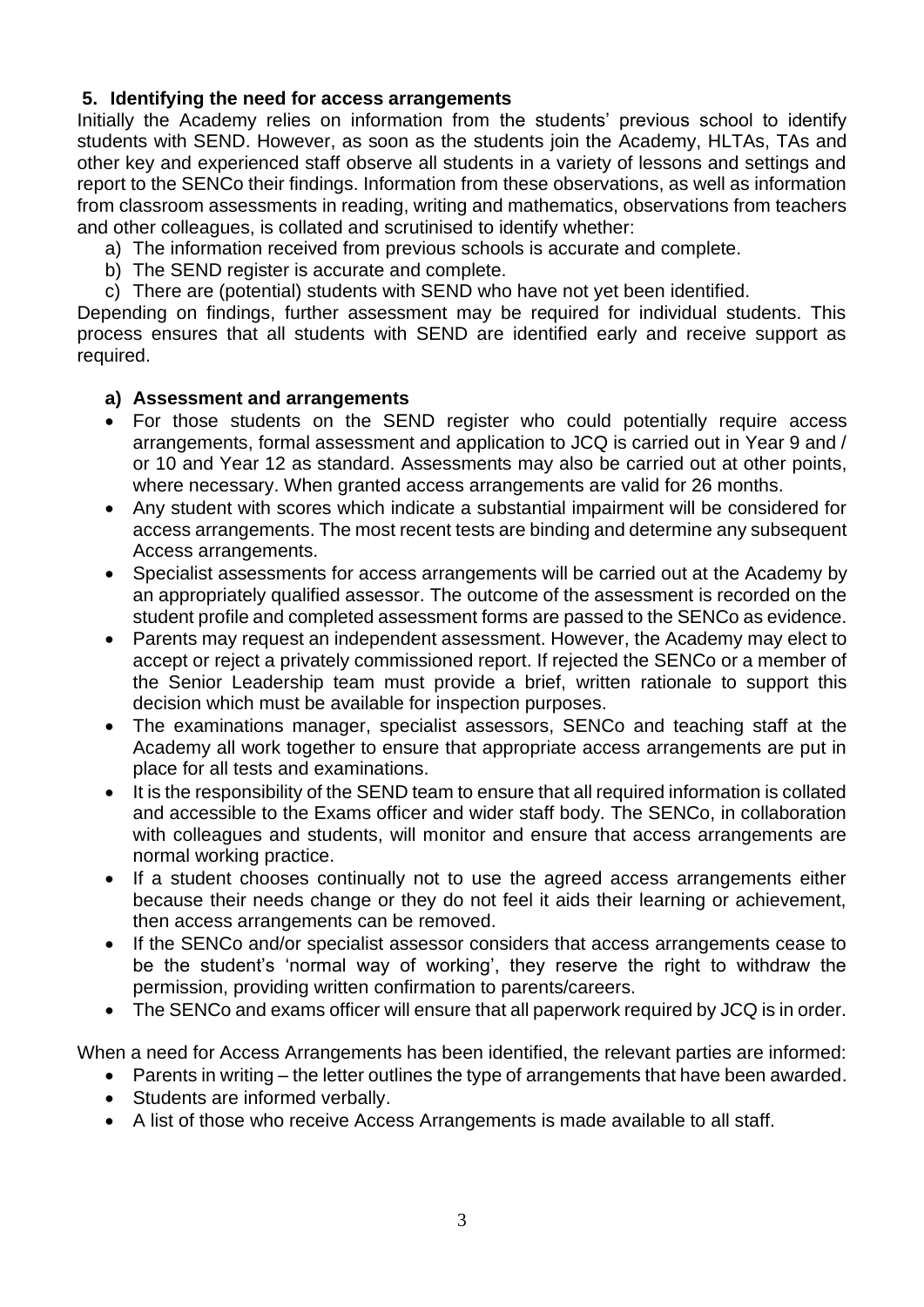# **b) Gathering evidence**

Appropriate evidence of need will be available at the Academy for inspection. Evidence will take the form of one or more of the following and should be documented from Year 7 onwards.

- Identification of potential candidates requiring access arrangements at the point of entry to school based upon information from primaries, initial staff observations, KS2 data and internal assessment.
- History of need.
- History of relevant provision.
- Intervention strategies.
- Assessment results.
- Staff observations to include teaching staff, teaching assistants and examination invigilators.

The Academy will:

- Provide relevant evidence of the nature and extent of the disability or difficulty/impairment which has a substantial and long-term effect on the candidate's ability to carry out day to day activities.
- Provide evidence that the difficulties are persistent and significant.
- Show evidence of how the disability, difficulty or impairment has impacted on teaching and learning in the classroom.
- Confirm that the candidate would be at a substantial disadvantage when compared with other non-disabled candidates undertaking the assessment
- Confirm that the access arrangement is the candidate's normal way of working within the Academy as a direct consequence of their disability.
- Ensure that the arrangements put in place reflect the support given to the candidate in Academy and therefore reflect the normal way of working.

The requirements of different subjects vary – an English assessment would require a greater amount of prose writing than a Maths assessment, for example. Therefore it is often the case that a candidate's difficulties mean that he/she only requires support in one or two subjects. Equally, another candidate may need support in all their subjects. The key principle is that the SENCo can show a history of relevant support and provision.

As per JCQ regulations certain applications may need to be supported with for example:

- A letter from CAMHS or a clinical psychologist or psychiatrist
- A letter from a hospital consultant
- A letter from the Local Authority Educational Psychology Service
- A letter from the Local Authority Sensory Impairment Service
- A letter from a Speech and Language Therapist (SALT)

# **c) Recording evidence**

Documentation used to support/record evidence and other information that is collected to support the need is recorded using the relevant JCQ forms (available on the JCQ website).

# **d) Roles and responsibilities**

The head of centre will:

• Be familiar with the contents, refer to and direct relevant centre staff to annually updated JCQ publications.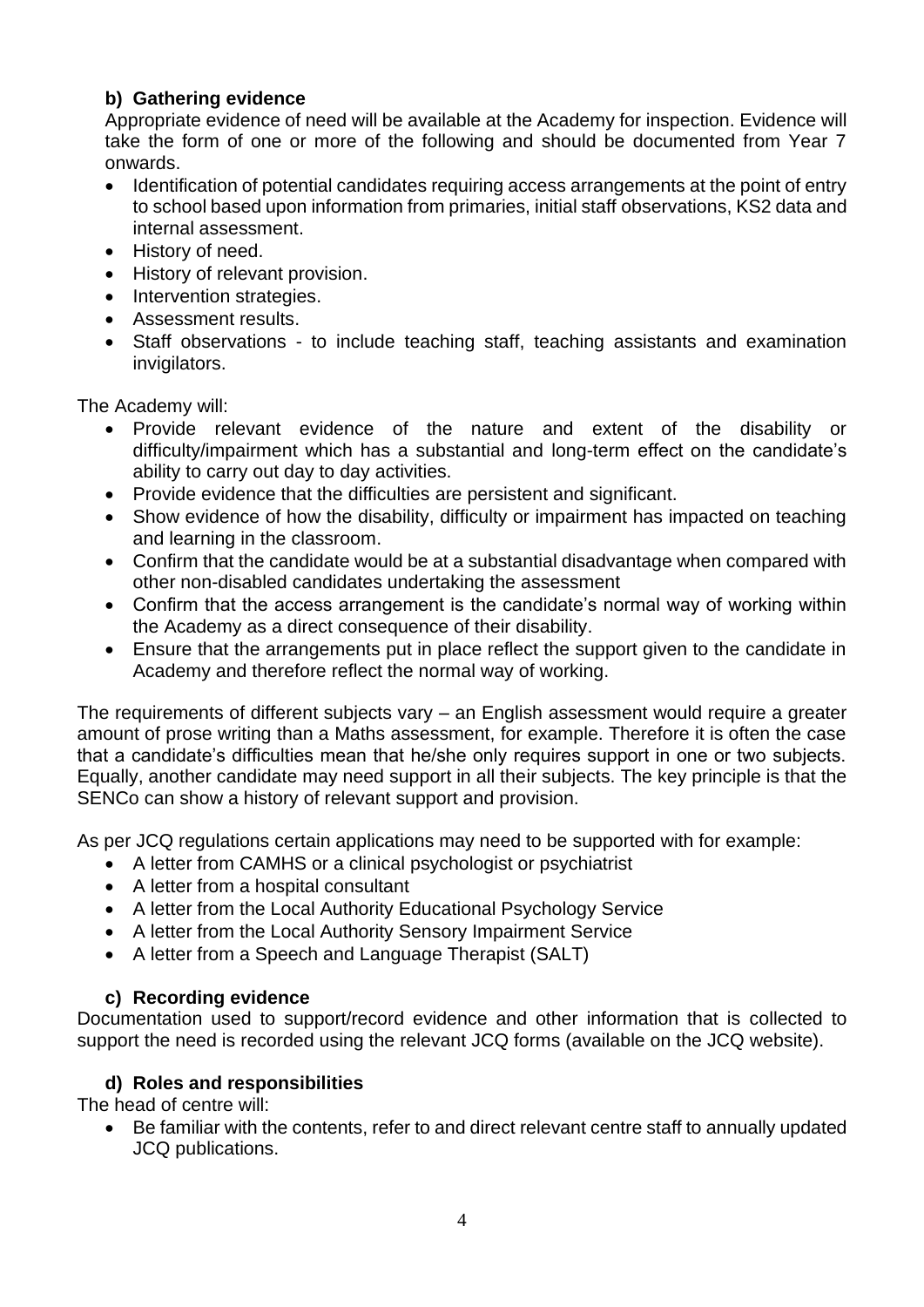- Ensure that processes for identifying the need for access arrangements and reasonable adjustments (referred to in this policy as 'access arrangements') for individual candidates is clearly defined and documented.
- Ensure that staff roles and responsibilities in identifying, requesting and implementing access arrangements are clearly defined in this policy.
- Ensure a qualified specialist assessor is appointed and that evidence of the appropriate qualification(s) of the person(s) appointed is held on file.
- Ensure that the assessment process is administered in accordance with the regulations.
- Ensure a disability policy showing the centre's compliance with relevant legislation is in place.

The special educational needs co-ordinator (SENCo) will:

- Be familiar with the contents, refer to and direct relevant centre staff to annually updated JCQ publications.
- Lead on the access arrangements process.
- If not the qualified specialist assessor, will work with the person appointed, on all matters relating to assessing candidates and the administration of the assessment process.
- Ensure that all assessments carried out and arrangements put in place comply with JCQ and awarding body regulations and guidance.
- Ensure arrangements put in place reflect a candidate's normal way of working within the centre.
- Ensure the need for access arrangements for a candidate will be considered on a subject by subject basis,
- Present when requested by the JCQ Centre Inspector, evidence of the specialist assessor's qualification,

In addition, the SENCo will:

- Provide and annually review a centre policy on the use of word processors in exams and assessments.
- Ensure criteria for candidates allowed separate invigilation within the centre is clear, meets the requirements of JCQ access arrangements and best meets the needs of individual candidates and remaining candidates in main exam rooms.

Teaching staff will:

- Inform the SENCo of any support that might be needed by a candidate.
- Provide information to evidence the normal way of working of a candidate.
- Support the SENCo as required in identifying the need for access arrangements.

The specialist assessor will:

- Conduct appropriate assessments to identify the need(s) of a candidate.
- Provide appropriate evidence to confirm the need(s) of a candidate.
- Complete appropriate documentation as required by the regulations of JCQ and the awarding body.

Normal way of working is defined as "the arrangement(s) put in place must reflect the support given to the candidate in the centre", e.g.

- in the classroom; or
- working in small groups for reading and/or writing; or
- literacy support lessons; or
- literacy intervention strategies; and/or
- in internal school tests and mock examinations.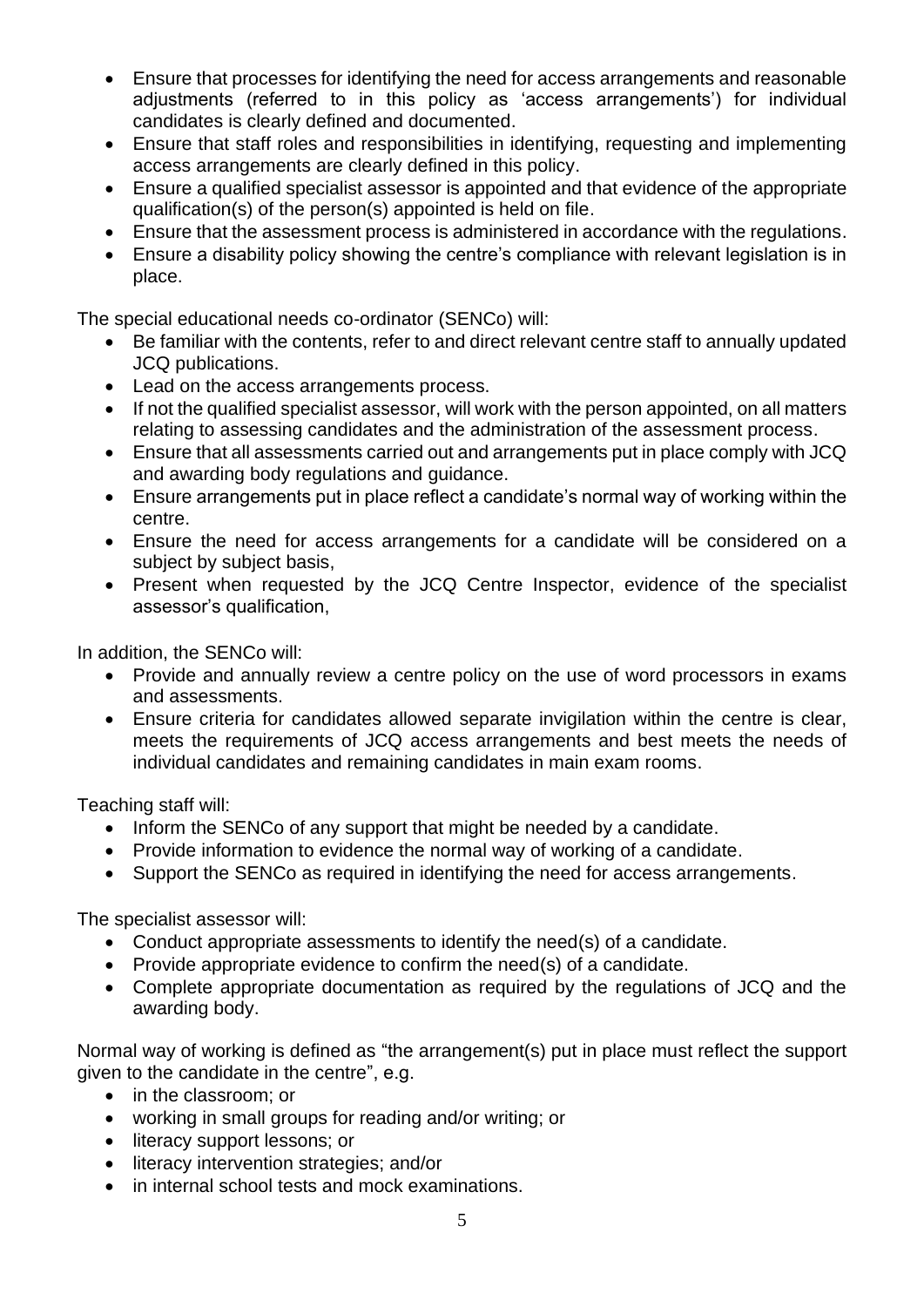### **6. Requesting access arrangements (AA)**

### **Roles and responsibilities**

The SENCo will:

- o Determine if the arrangements identified for a candidate require prior approval from the awarding body before the arrangements are put in place or if approval is centredelegated.
- Ensure appropriate evidence is held on file to confirm validation responses in AAO; examples might include:
	- o painting a picture of need on section A of JCQ form 8
	- o a completed specialist assessment to substantiate the picture of need recorded on section C of form 8
	- $\circ$  a body of evidence to substantiate the candidate's normal way of working within the centre

The Examination Manager (EM) will:

- Follow guidance in [AA](http://www.jcq.org.uk/exams-office/access-arrangements-and-special-consideration) Chapter 8 to process approval applications for access arrangements for GCSE and GCE qualifications.
- Have a username and password for one or more awarding body secure extranet site in order to gain access to Access Arrangements Online (AAO).
- Apply for approval where this is required, through AAO, or through the awarding body where qualifications sit outside the scope of AAO.
- Confirm by ticking the 'Confirmation' box prior to submitting the application for approval that the 'malpractice consequence statement' has been read and accepted.
- Make an awarding body referral through AAO where the initial application for approval may not be approved by AAO, where it is deemed by the centre that the candidates does meet the criteria for the arrangement(s).
- Ensure that arrangements, and approval where required, is in place before a candidate takes his/her first exam or assessment (which is externally assessed or internally assessed/externally moderated).
- Ensure that where approval is required that this is applied for by the awarding body deadline.
- Maintain a file for each candidate that will include:
	- o completed JCQ/awarding body application forms and evidence forms
	- o appropriate evidence to support the need for the arrangement
	- o appropriate evidence to support normal way of working within the centre
	- $\circ$  in addition, for GCSE and GCE qualifications (where approval is required), a print out of the AAO approval and a signed data protection notice (which provides candidate consent to their personal details being shared)
- Will present the files when requested by the JCQ Centre Inspector.
- Order modified papers, where these may be required by a candidate for GCSE and GCSE qualifications, through AAO by the deadline date for the November (GCSE only) and summer exam series.
- Order modified papers, where these may be required by a candidate; application for modified papers to the awarding body must be at least 10 weeks before the date of the assessment.
- Order modified papers, where these may be required by a candidate for vocational qualifications, by submitting JCQ Form VQ/EA - Application for reasonable adjustments; External assessments – Vocational qualifications to the awarding body no later than 10 weeks before the date of the assessment.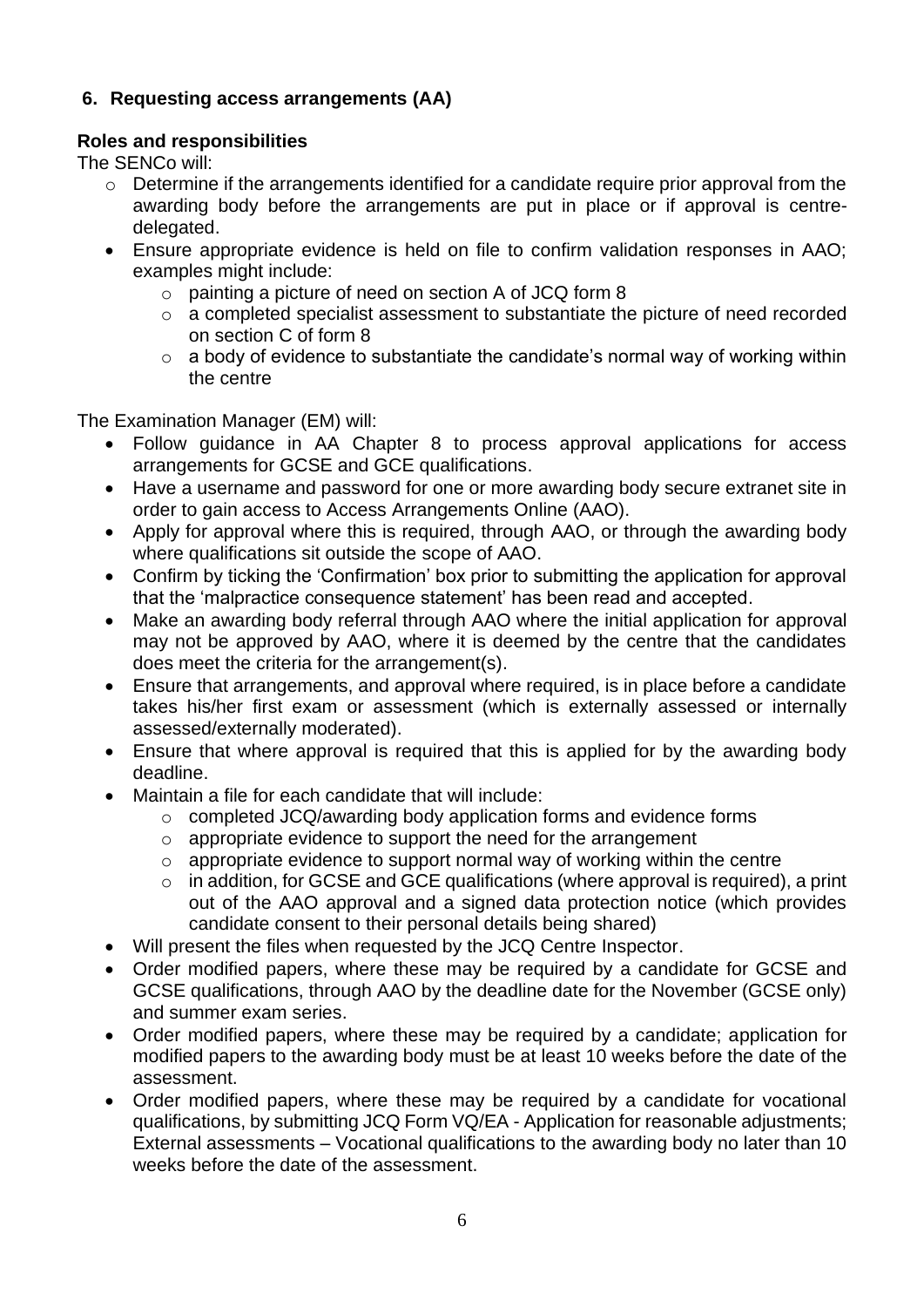• Order modified papers, where these may be required by a candidate for any other qualifications, by identifying and following the awarding body process by the deadline date.

### **7. Implementing access arrangements**

### **Roles and responsibilities - External assessments**

These are assessments which are normally set and marked/examined by an awarding body which must be conducted according to awarding body and/or JCQ [Instructions for conducting](http://www.jcq.org.uk/exams-office/ice---instructions-for-conducting-examinations)  [examinations](http://www.jcq.org.uk/exams-office/ice---instructions-for-conducting-examinations) (ICE).

The Head of Centre is responsible for the implementation of this policy.

The SENCo will:

- Appoint appropriate centre staff as facilitators to support candidates who have been approved the use of:
	- o a practical assistant
	- o a prompter
	- o an Oral Language Modifier
	- o a reader
	- o a scribe
	- o a Sign Language Interpreter
- Ensure facilitators supporting candidates are appropriately trained and understand the rules of the particular access arrangement(s).
- Ensure candidates are aware of the access arrangements that are in place for their exams and assessments.
- Liaise with the EM regarding facilitation and invigilation of access arrangement candidates in exams.
- Ensure cover sheets are completed as required by facilitators.
- Liaise with the EM where a facilitator may be required to support a candidate requiring an emergency (temporary) access arrangement at the time of exams

The EM will:

- Liaise with the SENCo regarding the facilitation and invigilation of access arrangement candidates.
- Liaise with the SENCo regarding rooming of access arrangement candidates.
- Ensure invigilators supervising access arrangement candidates are trained in their role and understand the invigilation arrangements required for access arrangement candidates.
- Provide cover sheets prior to the start of an exam where required for particular access arrangements and will ensure that these have been fully completed before candidates' scripts are dispatched to examiners/markers.
	- o print pre-populated cover sheets from AAO where this is required for GCSE and GCE qualifications
- Will check in advance of dated exams/assessments that modified paper orders have arrived (and if not will contact the awarding body to ensure that papers are available when required).
- Make modifications that are delegated to the centre (a question paper on coloured/enlarged paper) that may be required and will open the question paper packet in the secure room within 90 minutes of the published starting time for the exam.